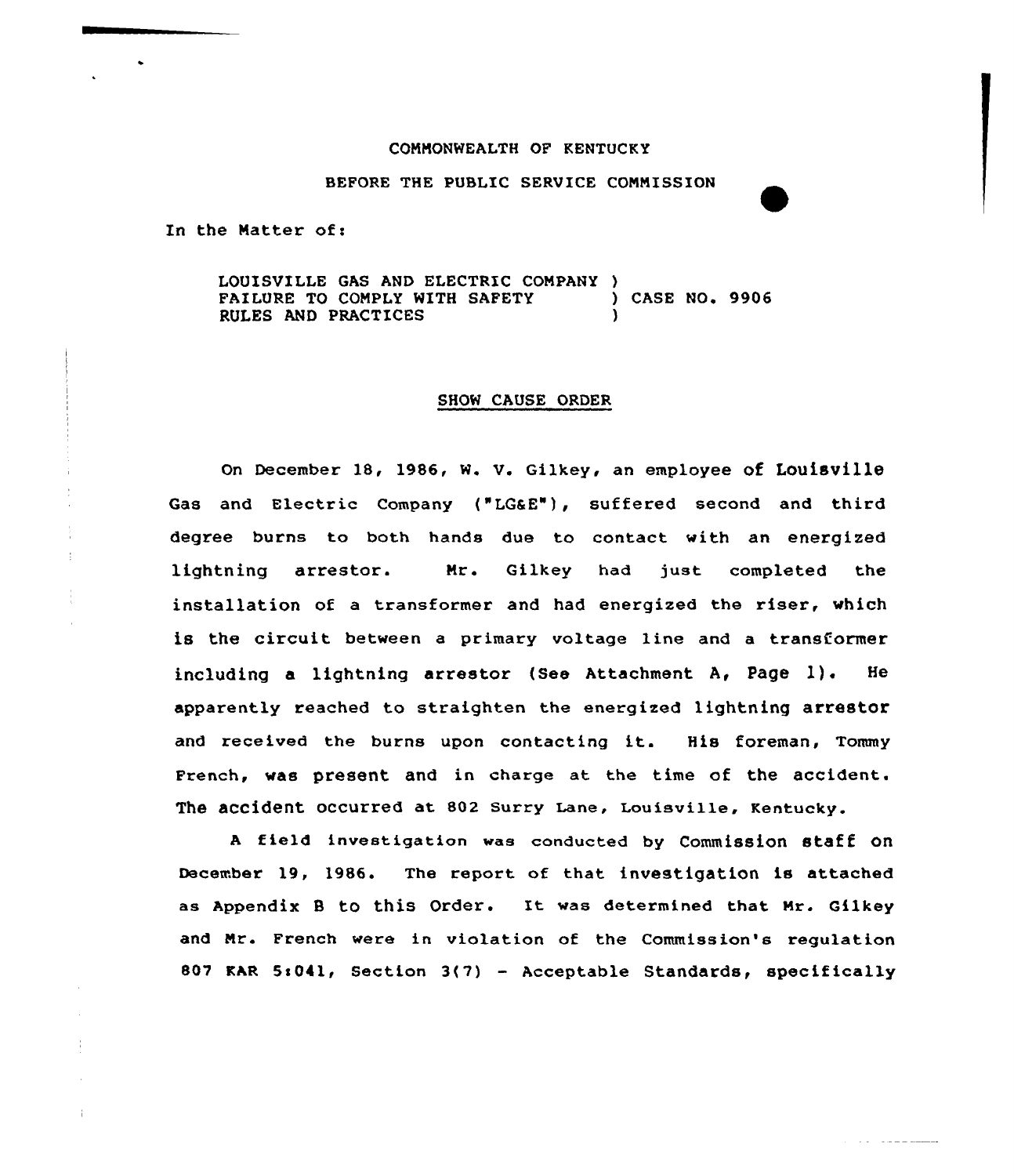defined in 1981 National Electric Safety Code, Sections 42(420H)-Tools and Protective Equipment; and, 42(421B)-Duties of a Foreman (See Attachment C, Pages 1 and 2, items checked). The Commission's regulation 807 KAR 5:006, Section 22 — Safety Program, states that each utility shall adopt and execute a safety program. Thus, it was also determined that Mr. French was in violation of LG&E's Safety Manual, Page 4, subtitl General Safety, section Cl., Responsibility of Supervisor, subsection 1.1 (See Attachment D, Page 1). Nr. Gilkey was also in violation of LG&E's safety Nanual, Page 56, subtitle Electrical, section E2., Tools and Protective Equipment, subsection 2.17 (See Attachment D, Page 2).

The information set forth in the Commission's field investigation repoxt indicates that Mr. Gilkey did not maintain compliance with proper safety procedures and Nx. French failed to ensure such compliance. Therefore, the Commission finds that LG&E should be required to appear and explain the reasons why the aforementioned regulations were violated and present a detailed plan to prevent the reoccurrence of these violations.

IT IS THEREFORE ORDERED that LG&E Shall appear before the Commission on May 21, 1987, at 9:30 A.M., Eastern Daylight Time, in the Commission's offices at Frankfoxt, Kentucky, for the purpose of presenting evidence related to LG&E's program to ensure compliance with 807 KAR 5:041, Section 3(1), and its own Safety Manual, and to show cause if any it can, why the Commission should not impose penalties pursuant to KRS 278.990.

 $-2-$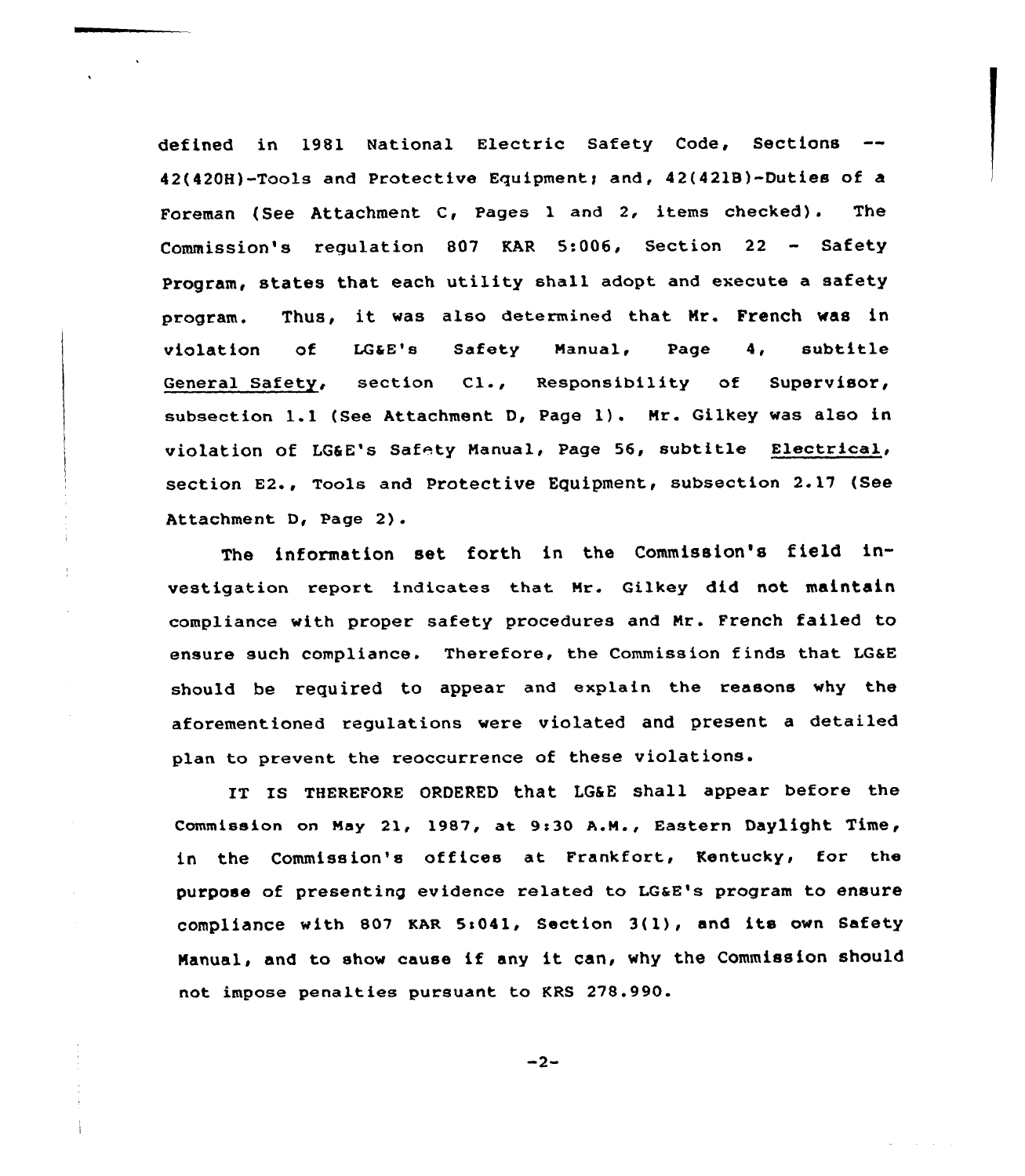Done at Frankfort, Kentucky, this 15th day of April, 1987.

PUBLIC SERVICE COMMISSION

Chairman S. Hamony लङ्क Chairman

n<br>Milband dommissioner

ATTEST:

Executive Director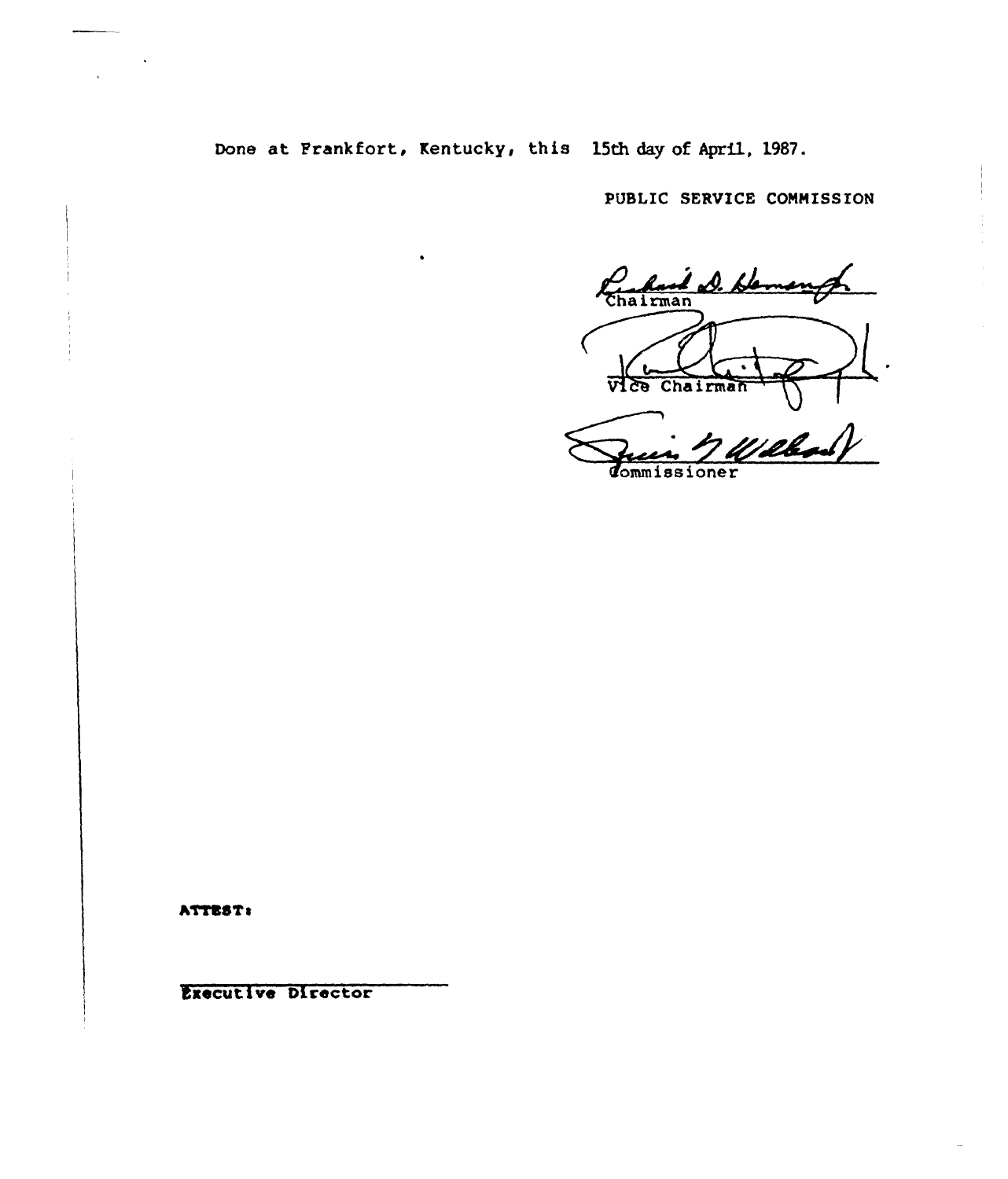

l

**L HOVA** A TWEMHOATTA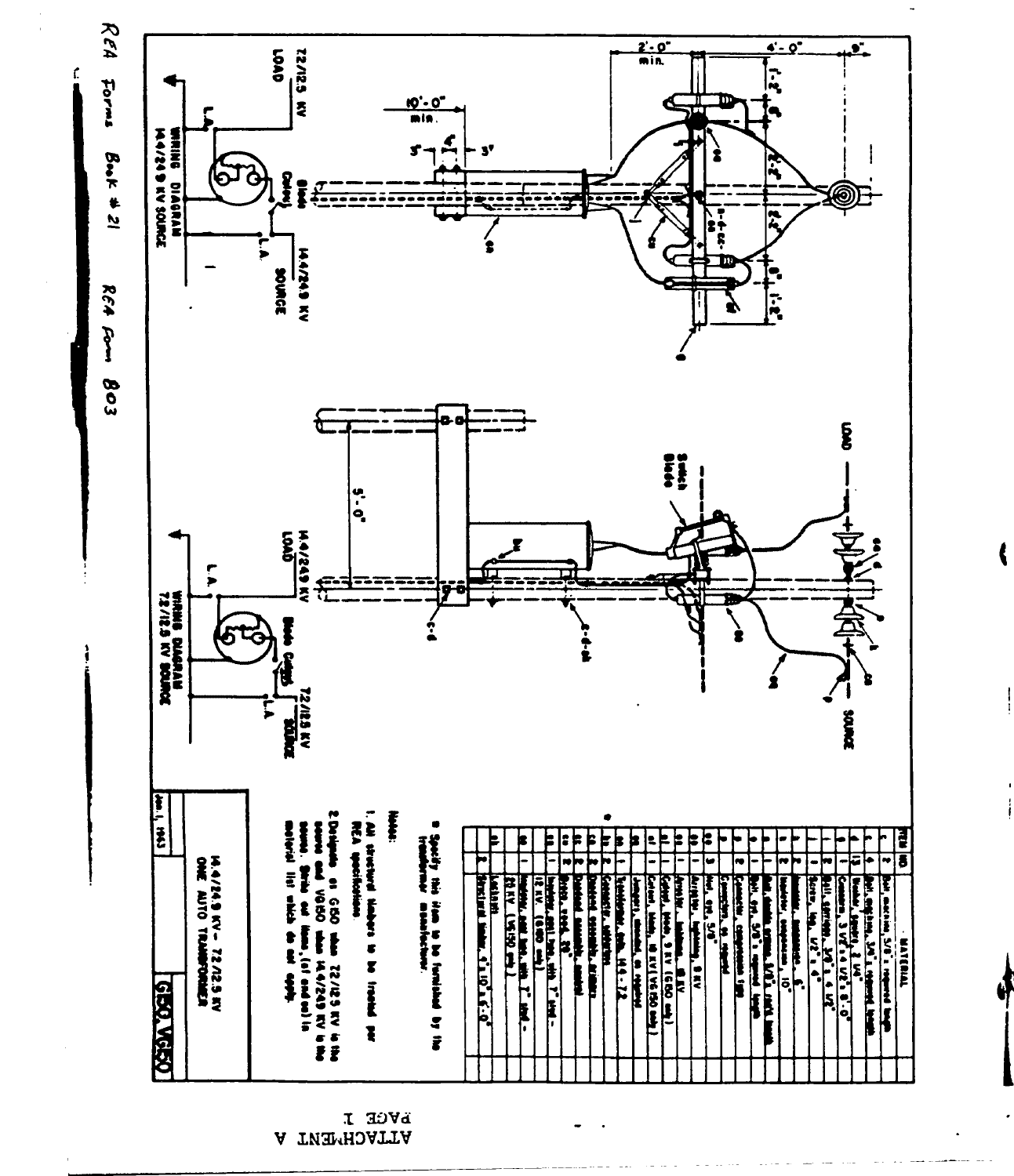ATTACHMENT R PAGE 1

#### Intra-Agency Nemorandum

Kentucky Public Service Commission

- TO: Claude G. Rhorer, Jr., Director Claude G. Rhorer, Jr., Director 22
- THRU: J. Wayne Bates, Manager poly
- 出业 FRON! Jeffery L. Qilpin Utility Investigator, Sr. Electric Branch
- SUBJECT: Accident Investigation involving Louisville Gas and Electric Company's Distribution System
- DATE: January 19, 1987

Attached please find the Report of the investigation of the accident in which Mr. W.V. Gilkey was injured.

JLG:jsb

Attachment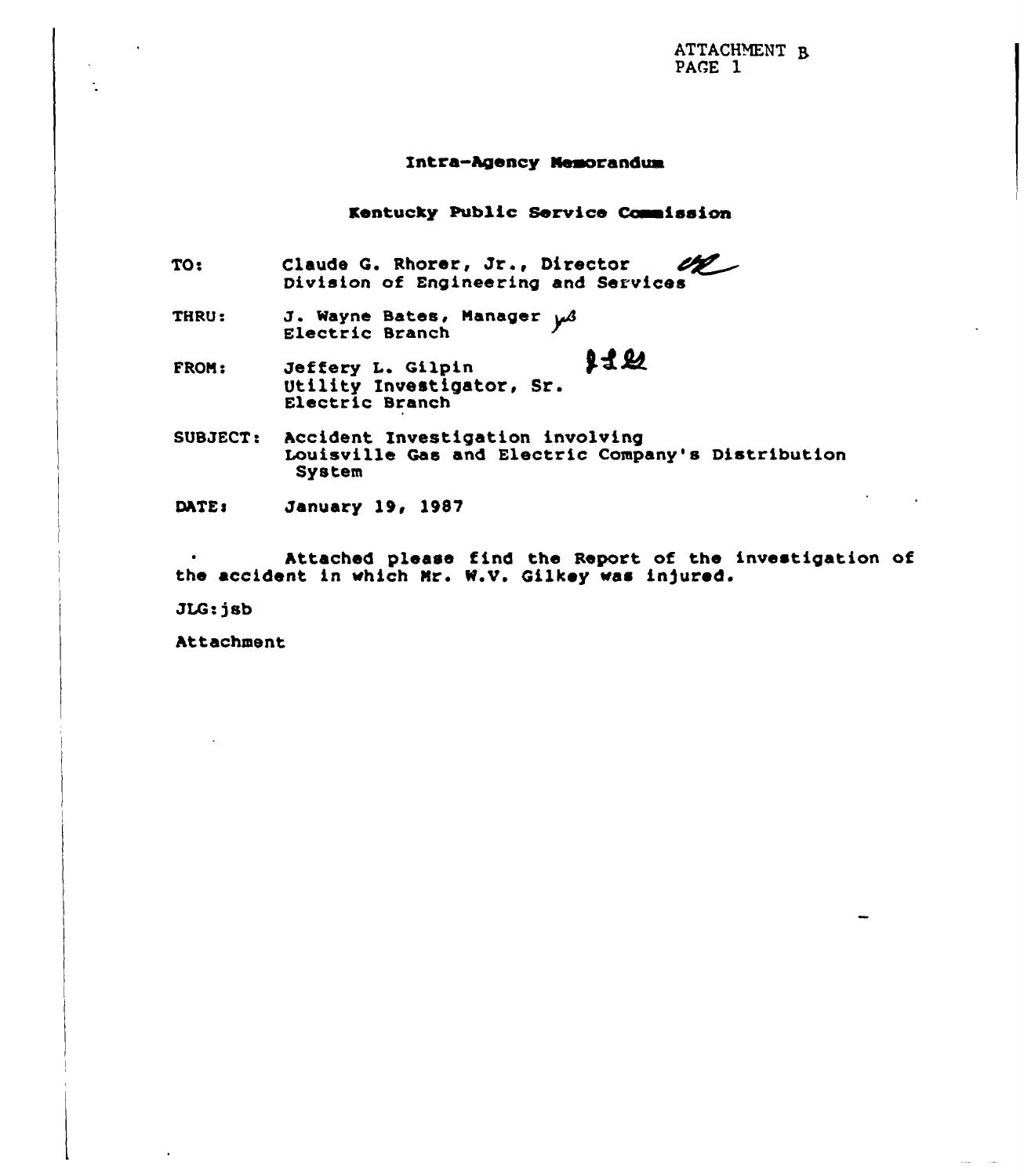ATTACHMENT B<br>PAGE 2

| PRELIMINARY |  |
|-------------|--|
|-------------|--|

## **FINAL**

# **ELECTRICAL UTILITY ACCIDENT INVESTIGATION**

| DATE OF THIS REPORT 1-16-87 SUBMITTED BY Jeffery L. Gilpin                                                     |  |  |
|----------------------------------------------------------------------------------------------------------------|--|--|
| NAME OF UTILITY Louisville Gas and Electric Company [19]                                                       |  |  |
| ACCIDENT REPORTED BY Russ Edwards Manuel Accident Reported by Russ Edwards                                     |  |  |
| DATE & TIME ACCIDENT REPORTED 12-18-86 12:10 P.M.                                                              |  |  |
| DATE AND TIME ACCIDENT OCCURRED 12-18-86 11:30 A.M.                                                            |  |  |
| DATE OF ACCIDENT INVESTIGATION 12-19-86                                                                        |  |  |
| PERSONS ASSISTING IN THE INVESTIGATION William R. Skaggs and Museum                                            |  |  |
| William Harding of LG&E John Land of the Public Service Commission                                             |  |  |
|                                                                                                                |  |  |
| HAME OF VICTIM(S) 1. W.V. Gilkey SEX M AGE 34                                                                  |  |  |
| PATAL No _____ NAME OF EMPLOYER: Louisville Gas and Electric Co.                                               |  |  |
|                                                                                                                |  |  |
| INJURIES Second and third degree burns to both hands.                                                          |  |  |
|                                                                                                                |  |  |
|                                                                                                                |  |  |
|                                                                                                                |  |  |
| FATAL MARE OF EMPLOYER:                                                                                        |  |  |
|                                                                                                                |  |  |
|                                                                                                                |  |  |
|                                                                                                                |  |  |
|                                                                                                                |  |  |
| PATAL MAME OF EMPLOYER:                                                                                        |  |  |
|                                                                                                                |  |  |
| INJURIES And All Andrews And All Andrews And All Andrews And All Andrews And All Andrews And All And All And A |  |  |
|                                                                                                                |  |  |
|                                                                                                                |  |  |

Page 1 of 4

 $\mathcal{A}^{\pm}$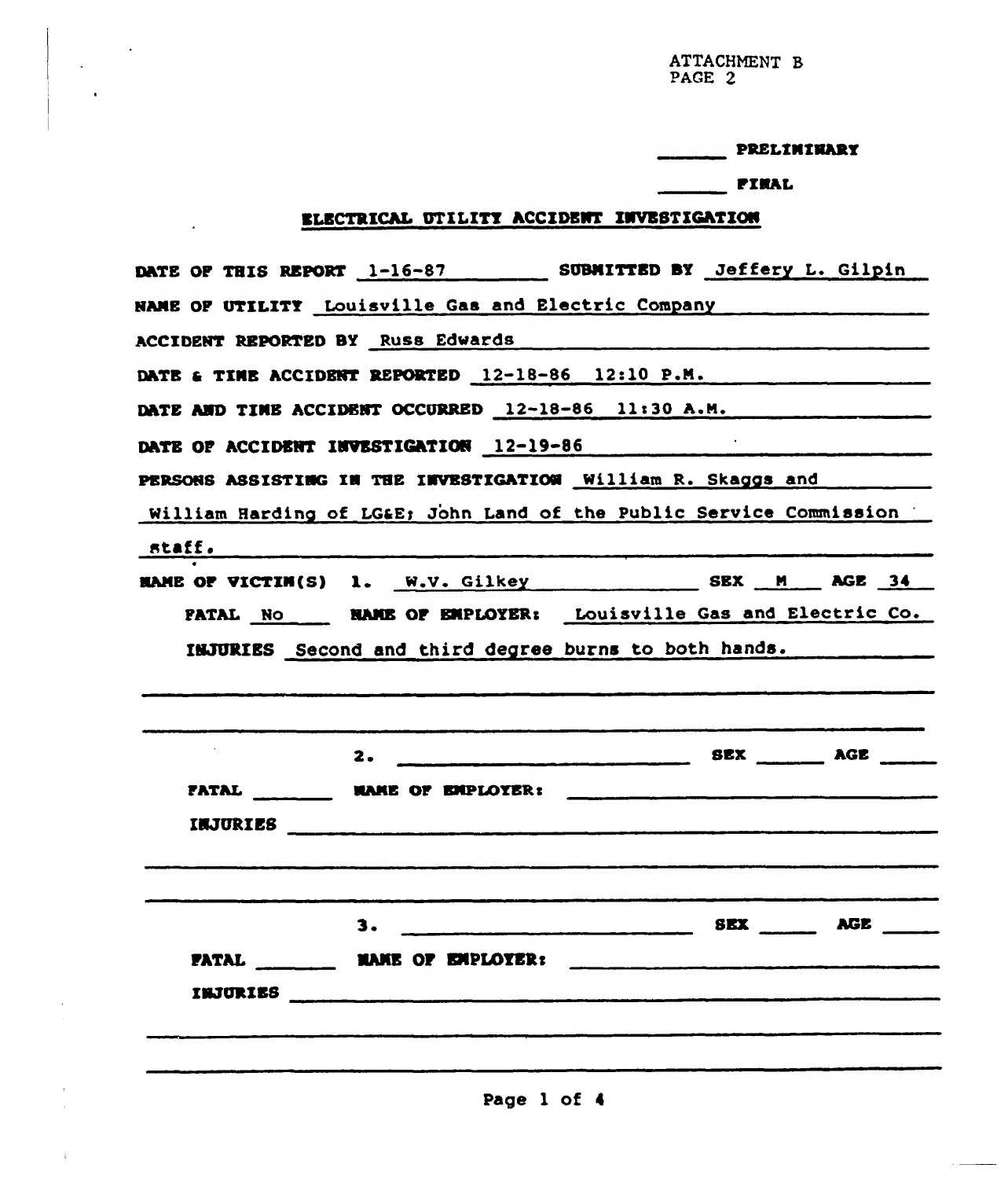### ELECTRICAL UTILITY ACCIDENT INVESTIGATION (Continued)

LOCATION OP ACCIDENT SITS 802 Surry Lane, Louisville< Kentucky

DESCRIPTION OF ACCIDENT Mr. Gilkey had just completed the installation of a transformer and had made the riser hot when he apparently reached to straighten a lightning arrestor that was energized and received the burns. He did not have rubber gloves or sleeves on at the time of contact. His foreman, Tommy French, was present and in charge at the time of the accident.

SOURCE OF INFORMATION William R. Skaggs and William Hardin of LG&E; LG&E "Notification of Accident" Form(attached); on site investigation.

VIOLATIONS OF COMMISSION REGULATIONS 807 KAR 5:041, Section 3(1)-

Acceptable Standards 1981 NESC Section 42(420 H)-Tools and

Protective Equipment. 1981 NESC Section 42(421 B)-Duties of a

Foreman.

RBCONNBNQhTIONS Review the safety procedures and work procedures

required when changing transformers with all personnel, and es

pecially with foremen.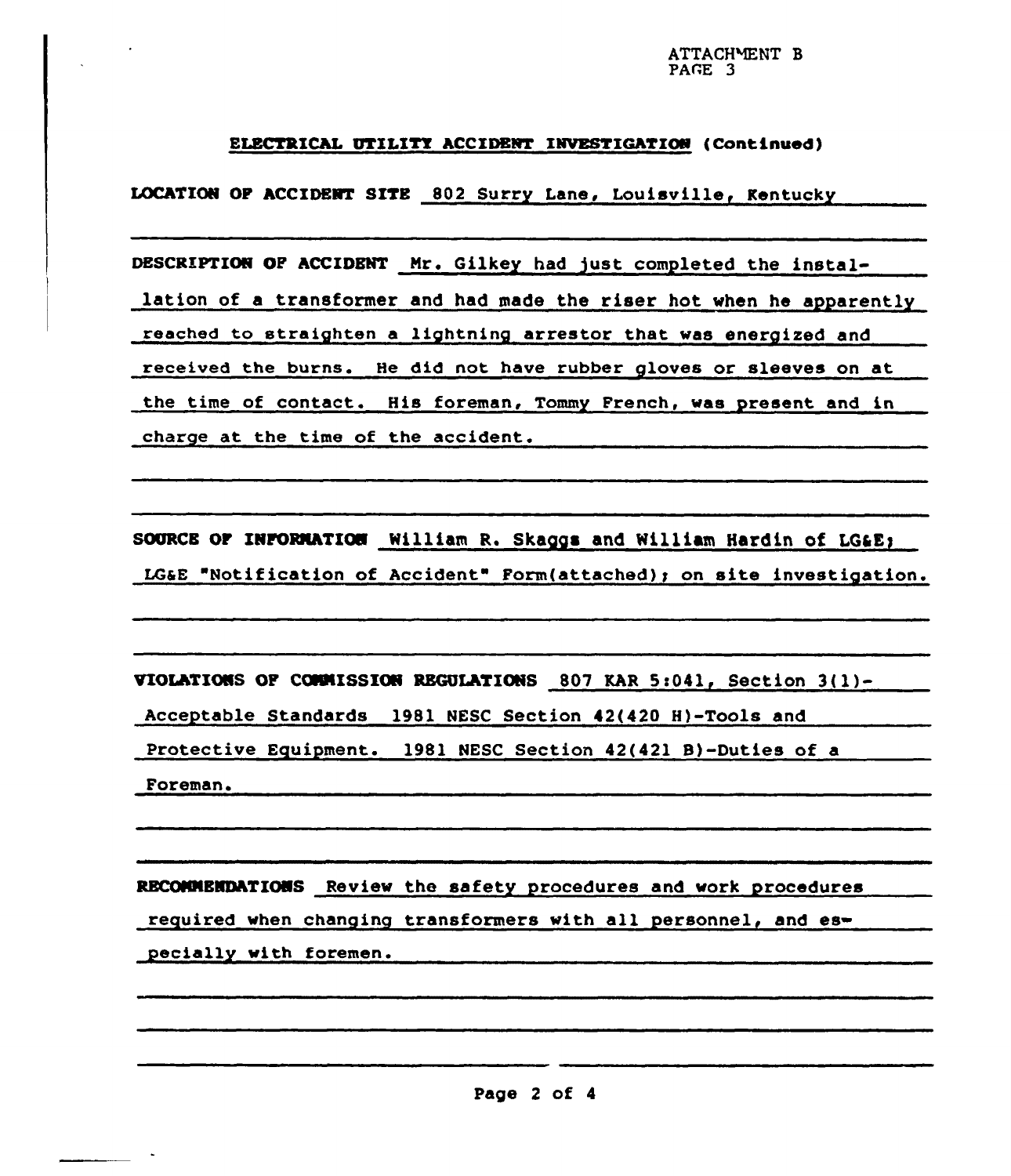ATTACHNENT B PAGE 4

| CORRECTIVE ACTION N/A |                                                                                                                                                                                                                                                                                                                                                                                                                                                                                        |           |
|-----------------------|----------------------------------------------------------------------------------------------------------------------------------------------------------------------------------------------------------------------------------------------------------------------------------------------------------------------------------------------------------------------------------------------------------------------------------------------------------------------------------------|-----------|
|                       |                                                                                                                                                                                                                                                                                                                                                                                                                                                                                        |           |
|                       |                                                                                                                                                                                                                                                                                                                                                                                                                                                                                        |           |
|                       |                                                                                                                                                                                                                                                                                                                                                                                                                                                                                        |           |
|                       |                                                                                                                                                                                                                                                                                                                                                                                                                                                                                        |           |
|                       |                                                                                                                                                                                                                                                                                                                                                                                                                                                                                        |           |
|                       |                                                                                                                                                                                                                                                                                                                                                                                                                                                                                        |           |
|                       |                                                                                                                                                                                                                                                                                                                                                                                                                                                                                        |           |
|                       |                                                                                                                                                                                                                                                                                                                                                                                                                                                                                        |           |
|                       |                                                                                                                                                                                                                                                                                                                                                                                                                                                                                        |           |
|                       |                                                                                                                                                                                                                                                                                                                                                                                                                                                                                        |           |
|                       |                                                                                                                                                                                                                                                                                                                                                                                                                                                                                        |           |
|                       | $\begin{array}{cccccccccccccc} \multicolumn{2}{c}{} & \multicolumn{2}{c}{} & \multicolumn{2}{c}{} & \multicolumn{2}{c}{} & \multicolumn{2}{c}{} & \multicolumn{2}{c}{} & \multicolumn{2}{c}{} & \multicolumn{2}{c}{} & \multicolumn{2}{c}{} & \multicolumn{2}{c}{} & \multicolumn{2}{c}{} & \multicolumn{2}{c}{} & \multicolumn{2}{c}{} & \multicolumn{2}{c}{} & \multicolumn{2}{c}{} & \multicolumn{2}{c}{} & \multicolumn{2}{c}{} & \multicolumn{2}{c}{} & \multicolumn{2}{c}{} & \$ |           |
|                       |                                                                                                                                                                                                                                                                                                                                                                                                                                                                                        |           |
| ٠                     |                                                                                                                                                                                                                                                                                                                                                                                                                                                                                        | $\bullet$ |
|                       |                                                                                                                                                                                                                                                                                                                                                                                                                                                                                        |           |
|                       |                                                                                                                                                                                                                                                                                                                                                                                                                                                                                        |           |
|                       |                                                                                                                                                                                                                                                                                                                                                                                                                                                                                        |           |
|                       |                                                                                                                                                                                                                                                                                                                                                                                                                                                                                        |           |
|                       |                                                                                                                                                                                                                                                                                                                                                                                                                                                                                        |           |

 $\ddot{\phantom{1}}$ 

J.

 $\ddot{\phantom{a}}$ 

J,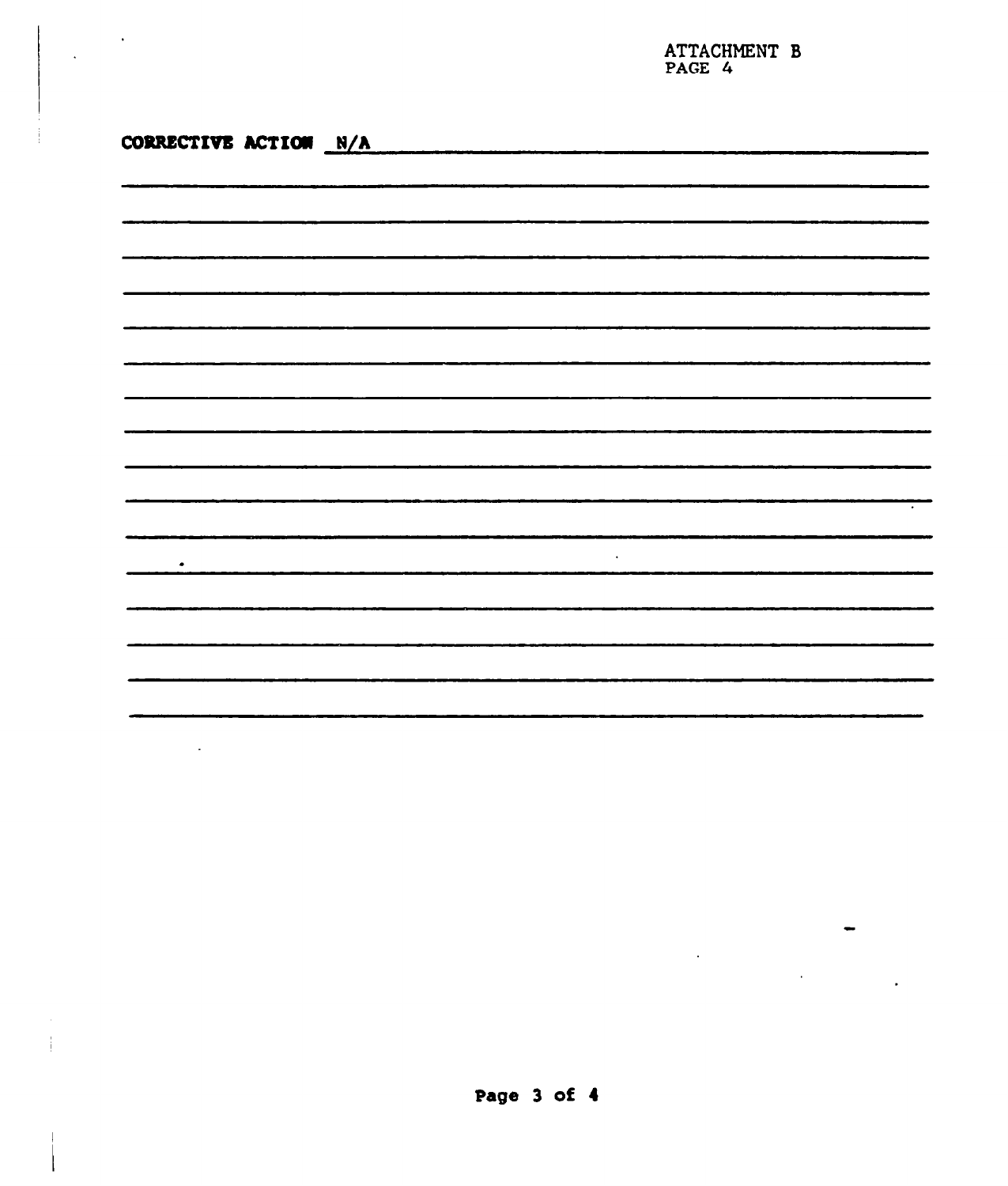ATTACHMENT B<br>PAGE 5

## LINE CLEARANCES

|                                         |                                                 | As Neasured   | Minimum Allowed<br>by NESC |  |  |  |
|-----------------------------------------|-------------------------------------------------|---------------|----------------------------|--|--|--|
| А.                                      | AT POINT OF ACCIDENT                            |               |                            |  |  |  |
|                                         | Phase conductor to ground<br>elevation:         | 34'3''        | 20.6'                      |  |  |  |
|                                         | Neutral conductor to ground<br>elevation:       | 30' 8''       | 18.6'                      |  |  |  |
|                                         | Communication conductor to<br>ground elevation: | N/A           | N/A                        |  |  |  |
|                                         | Phase conductor to structure:                   | N/A           | N/A                        |  |  |  |
|                                         | Neutral conductor to structure:                 | N/A           | N/A                        |  |  |  |
|                                         | Communication conductor to<br>structure:        | N/A           | N/A                        |  |  |  |
| B.                                      | AT LOWEST POINT OF SPAN                         |               |                            |  |  |  |
|                                         | Phase conductor to ground<br>elevation:         | N/A           | N/A                        |  |  |  |
|                                         | Neutral conductor to ground<br>elevation:       | N/A           | N/A                        |  |  |  |
|                                         | Communication conductor to<br>ground elevation: | N/A           | N/A                        |  |  |  |
| $\mathbf{c}$ . $\blacksquare$           | SPAN LENGTH 310'                                |               |                            |  |  |  |
|                                         | Date the line or facilities were constructed:   |               |                            |  |  |  |
|                                         | Utility: Louisville Gas and Electric Company    |               |                            |  |  |  |
|                                         | Date: 12-19-86<br>$Time$ $1:00$ $P.M.$          |               |                            |  |  |  |
|                                         | Approximate temperature: 41 Degrees F           |               |                            |  |  |  |
| Measurements made by: Jeffery L. Gilpin |                                                 |               |                            |  |  |  |
|                                         |                                                 | Submitted by: | letter 2 %                 |  |  |  |

Page 4 of 4

 $\sim$   $\sim$  $\sim$ 

 $\ddot{\phantom{a}}$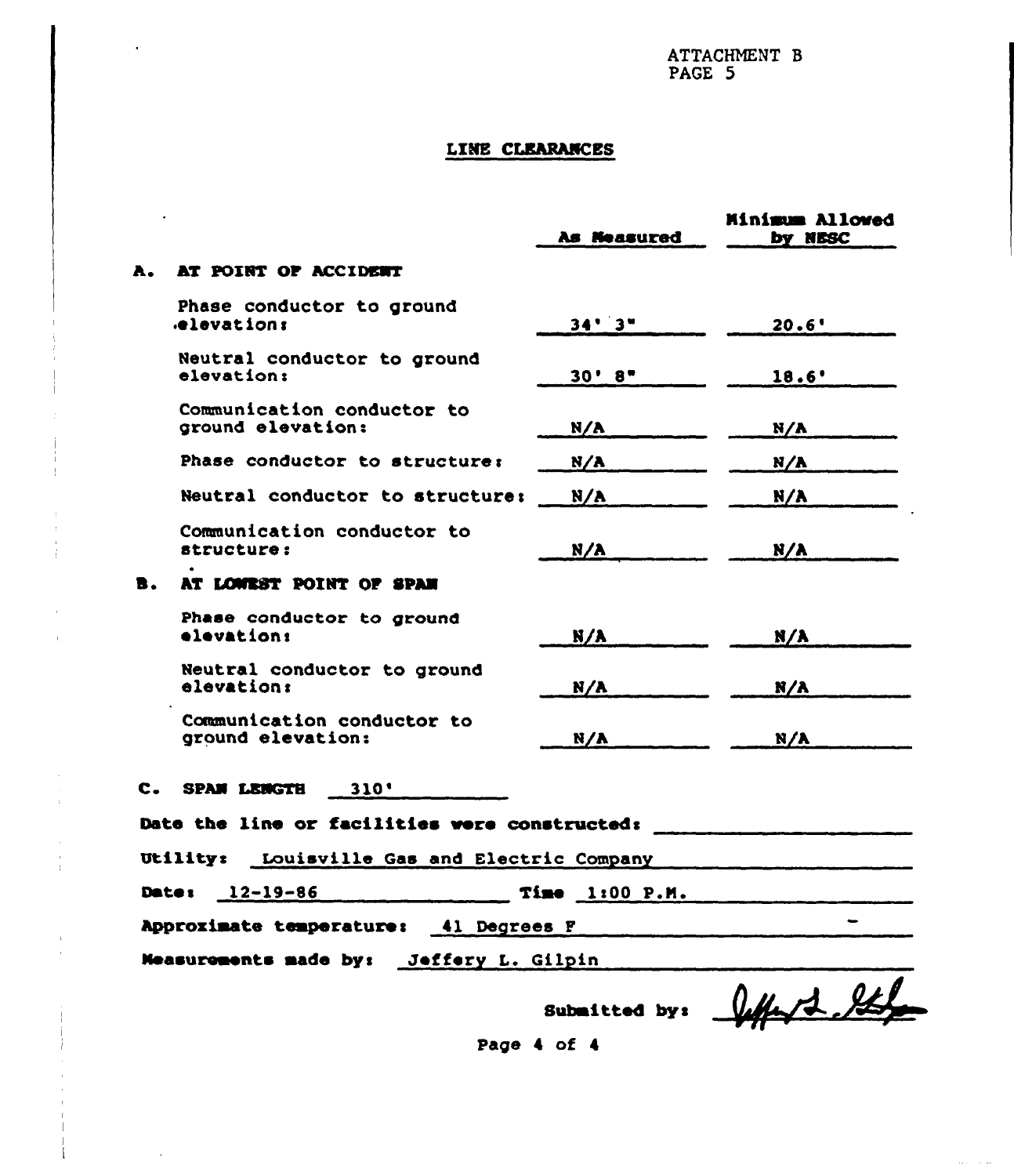Supply Systems - Rules for Employees

 $\ddot{u}$ 

**Section 42** 

\$

General Precautions

Þ

Rules and Emergency Methods

The encey rules shall be carefully

Employees may be called upon at any time to show their

**Bar** 

and studed.

tnowledge of the rules.

**Gan ployees** 

 $\overline{\mathbf{v}}$ 

protection.

ment.

mothods of first ald, rescue tochniques, and fire extinguish-

thall familiarize themselves with approved

p

Ï

any of the following:

Employes shall report promptly to the proper satbority

Line or equipment defects meh as abnormally escribed

broken insulators, broken poles, or

Į

others who are in danger near energized

so justalinho

Employees shall beed warning aigns and signals and warn

Safeguarding Oneself and Others

The care exercised by others should not be relied upon for

13002

**Ason** 

Ì

- N electric-supply lines and equipment but whose world proceed with this work celly when suithorized by a brings them into these Employees who do not normally work on or area for ortain tasks shall **Booth**
- ţ6 any work andped to him, be shall request instructions If an employee is in doubt as to the safe performance of from his supervisor or other qualified person. donal Debileup
- Energized or Unknown Conditions
- Þ witness of equipment and lines should be known before gand. Before starting work, preliminary inspections or tests eperging, unless they are positively known to be de-ensiworking on or near easilyind parts. ahall be made to determine existing conditions. Operating Electric-supply equipment and lines shall g conddend
- ĮN
- considered to be energied at the highest rollings to which transformer cases and circuit breaker hought that he had Ungrounded Metal Parts All ungrounded meta parts of equipment or devices such as free from such voltage. they are exponed, union these parts are known by that to be
- ۱Ħ, Arcing Conditions
- Employees should trep all parts of their bodies as far away<br>as precised from switches, circuit breaken, or other parts at which archng may occur during operation.
- Ģ. Batteries

 $\bullet$ 

Other defects that may cause a dangerous condition Accidentally energized objects such as conduits, light

Ţ

flature, or guys.

mpports.

**Mirth** 

- ۳, Enclosed area containing storage batteries shall be<br>adoptately venissied. Smoking, the use of open flames, and tools which may produce sparks thould be avoided
- ņ Employee shall use eye and skin protection when in such enclosed area.
- ţø unless necessary precautions are taken to avoid shock Employes that not handle energized parts of batteria handling an electrolyte.

PAGE 1<br>PATTACHMENT

Tools and Protective Equipment and short circuits.

Ģ

Qualifications of Employees

public in general.

consider all of the effects of their actions, taking into Employes who work on or near energined lines that

affected electric system, the property of others, and the employees on the job site, or on some other part of the account their own safety as well as the safety of other dropped by persons working overhead.

working in areas where objects and materials may be away from such equipment or lines and about avoid proach or handle electric equipment and lines shall keep Employees whose duties do not require them to ap-

Institutioned employees working on or about energined<br>equipment or lines shall work under the direction of an

experienced and qualified person at the site.

 $\sum_{H}$ carefully inspected to make sure that they are in good condition. work. Before starting work, these devices and tools shall be protective derices, and the special tools provided for their Employees shall use the personal protocilve equipment, the

C

212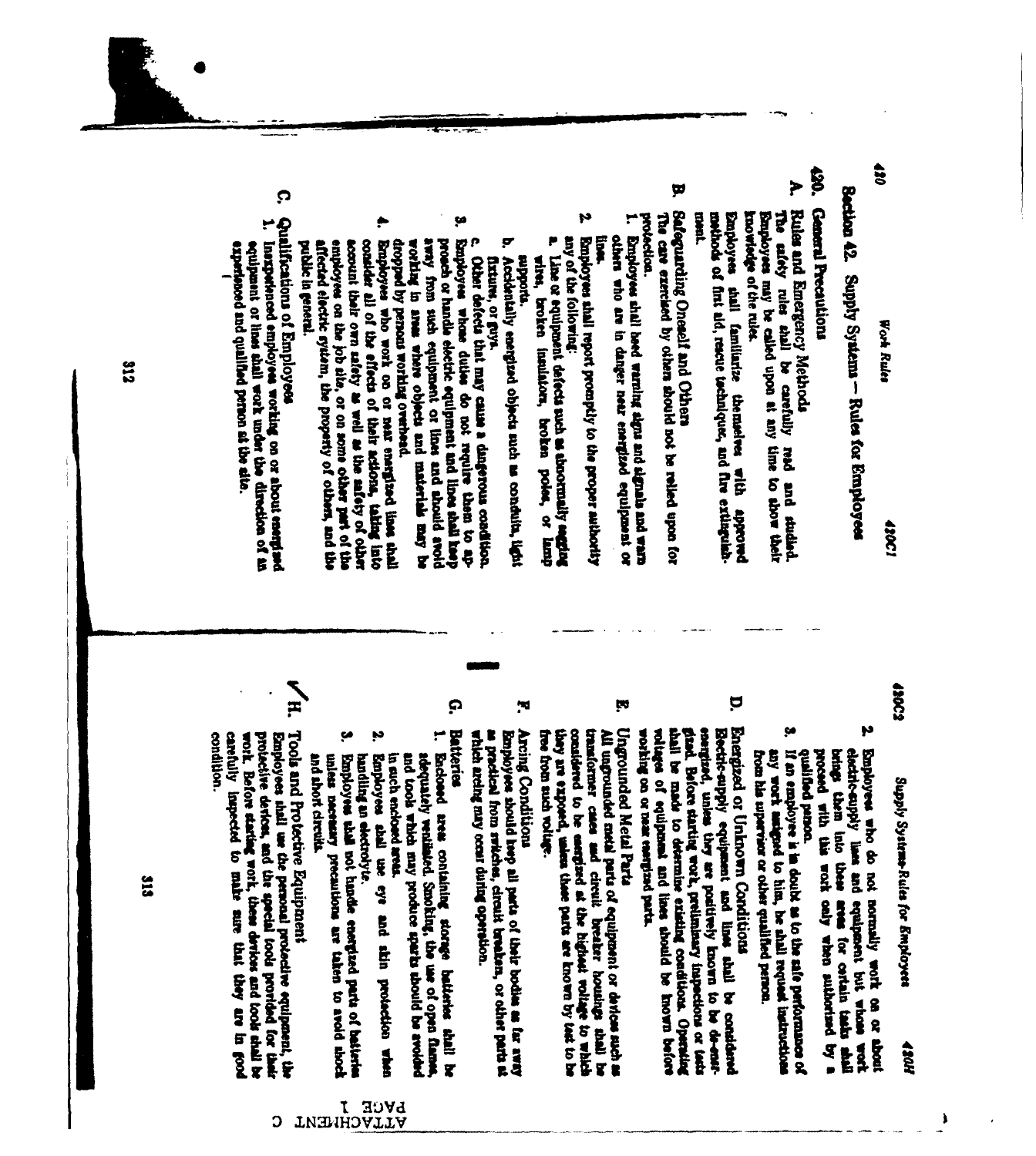Supply Systems-Rules for Employees taith

Work Rules

tas)

F

**Coching** پ

The dothing worn by an employee in the performance of

his duties that be mittable for the work to be performed

1061

HOLD

- ŗ. Repeating Measges switching of lines and equipment anall immediately repeat it back to the sender and obtain his identity. Each employee gach employee receiving an oral message concerning the back to him by the receiver and secure the latter's identity. noding such an oral manage shall require it to be repeated
- z Employees working on normally moving parts of remotedly Machines and Moving Parts starting by proper tags installed on the starting devices, and by locking or blocking where practical. Employees that automatically or remotely operated equipment and the probative devices have been installed. When working mean thall avoid being in a position where they meght be injured circuit breakers which may operate suddenly, employee before staring any work, satisfy themselves that these from sach operation.

ţ.

μ

equipment, the weating of exposed motal articles such as how or watch chains, tings, wrist watches, bands, or sponse should be avoided.

when working in the vicinity of energies lines or and the conditions under which such work is to be

Supports and Ladders

of a tree, pole structure, scaffold, indeer, walkway, or No employee, or any material or equipment, ahall be

other clemind structure or series device, etc. without it supported or permitted to be supported on any portion

support is adequately strong, in good condition, and first being determined, to the extent practical, that such

nor shall they be longitudinally relatiored with metal. Fortable wood ladders intended for general use shall not

be painted except with a clear ropoonductive costing

If portable ladder are made partially or entirely con-

be used when working on or near energined parts. Portable metal ladders intended for general use shall not

be taken to insure that their use will be restricted to the

work for which they are intended.

properly secured in place.

- 0 the wolfage thall be used. Insulsting tools or goves should be the line of the station of the college between 300 and 1000. When installing Russ expulsion type fuses, employees thall wear safety glasses, or safety gotties and take precautions to stare clear of the terminals energined above 1 kV, special tools immisted for When fuses must be installed or removed with one or both exhaust path of the fuse barrel.
- **Cable Rools** Cable reels shall be securely blocked so they cannot roll accidentally.

ŗd.

131 **Operating Routines**  F

۳

p٥

enployer

Safety traps or other devices shall be inspected by the

to same that they are

in the worlding

ç.

Before an employee trusts his weight to the anfely strap

or other device, he shall determine that the snaps or factonings are properly engaged and that he is secure in

**Safety Straps** 

An employee working in an elevated position shall use a

suitable safety strap or other approved means to prevent

- **P** Duties of a System Operator
- A system operator shall:
- Keep informed of operating conditions affected the safe
- and reliable operation of the system. Maintain a suitable record showing operating changes in
- ب asch conditions.
- Duties of a Foreman
- ۳ A foremun shall: Abopt such precautions as are within his power to

F

Fire Extinguishers

his body belt and safety strap.

aball use fire extinguishers or materials which are suitable for the purpope. If this is not possible, all adjacent and affected

fighing first near exposed energized parts, employees

equipment should first be de-energized.

operating procedures are observed by under his direction. prevent accidents and to see that the safety rules and the

 $51<sup>o</sup>$ 

318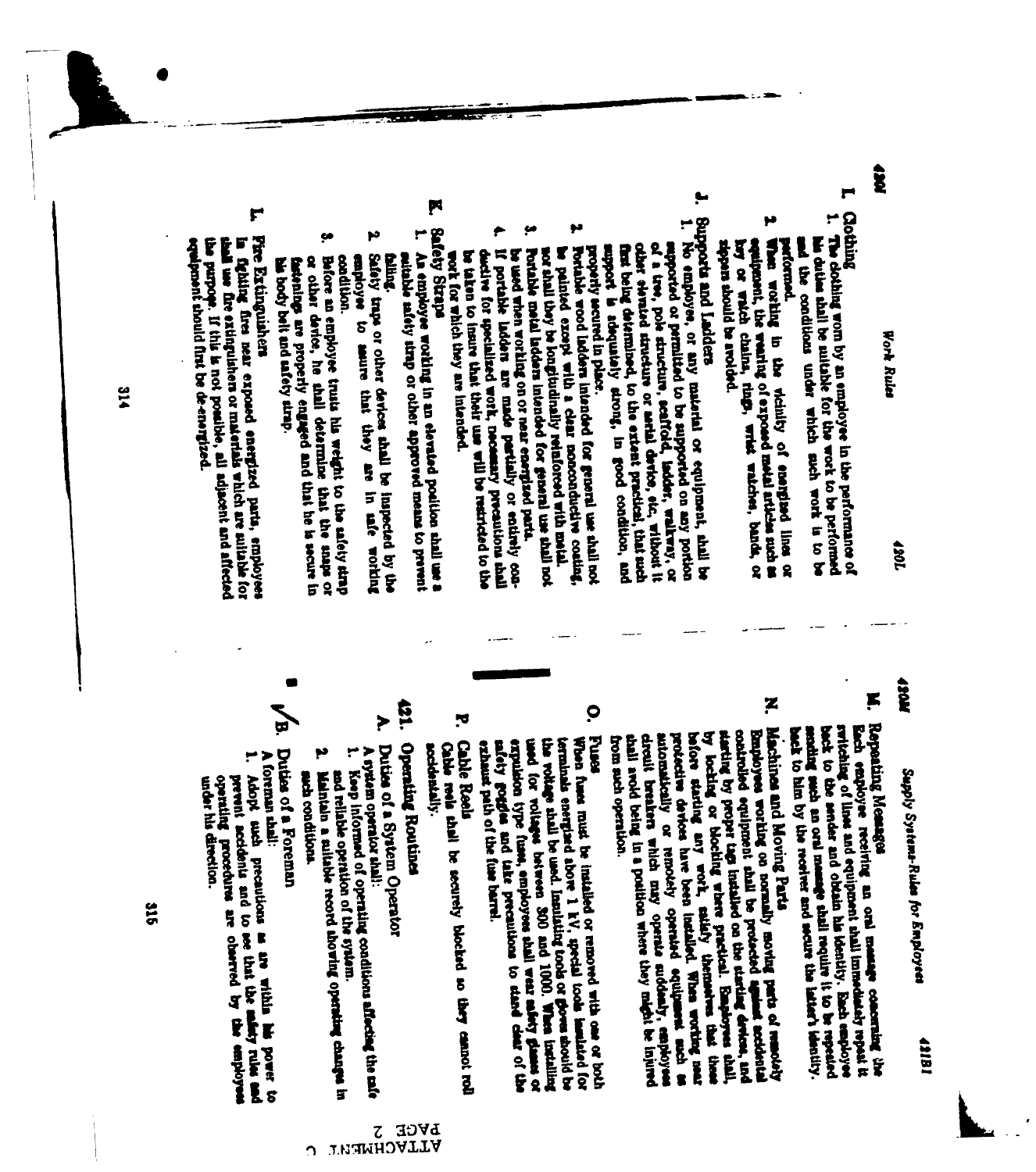ATTACHMENT D PAGE 1

### **GENERAL SAFETY**

 $C1.$ 

RESPONSIBILITY OF THE SUPERVISOR (INCLUDES FOREMAN. OR OTHER PERSONS IN CHARGE OF WORK)

- The supervisor shall be responsible for the safety of the  $1.1$ employees working under his direction, and for the safety of the general public in connection with his work. The authority and responsibility for the action necessary to prevent accidents is an integral part of his job.
- $1.2$ A "job briefing" shall be held prior to starting a job to acquaint employees with an unfamiliar type of work or procedure. An estimate of potential hazarda should be made at these briefings and provisions made to supply needed safety equipment. (See Fig. C.1)
- $1.3$ The supervisor shall plan the work, giving consideration to the dangers involved and to whether the employees and the employee's clothing, the tools, the materials and safety devices are proper and adequate for doing the work in a safe manner. He shall instruct the employees under his supervision how to do the work in a safe manner and assure himself that they understand and follow instructions. Special instructions shall be given to new employees or other amployees that may have been assigned new duties.
- The supervisor shall issue such instructions as may be  $1.4$ required to sefely meet local conditions for which rules are not provided in this Safety Manual.
- $1.5$ When work is being performed under conditions which may constitute special hazards, consideration shall be given to the need for designating an employee to render emergency assistance if needed. This employee may also perform other duties but his primary responsibility shall be to render emergency assistance to the workmen.
- 1.6 When it is necessary for a supervisor to leave the job, he shall designate an employee to be in charge of the job during his absence.
- $1.7$ The supervisor shall be responsible for having necessary approved equipment, such as warning signs, berricades, guards, handraits, and lights properly placed when and wherever needed.
- $1.8$ If a difference of opinion arises with regard to the meaning or application of any of these rules, or as to the meens necessary to carry them out, the decision of the employee's supervisor shall be followed.